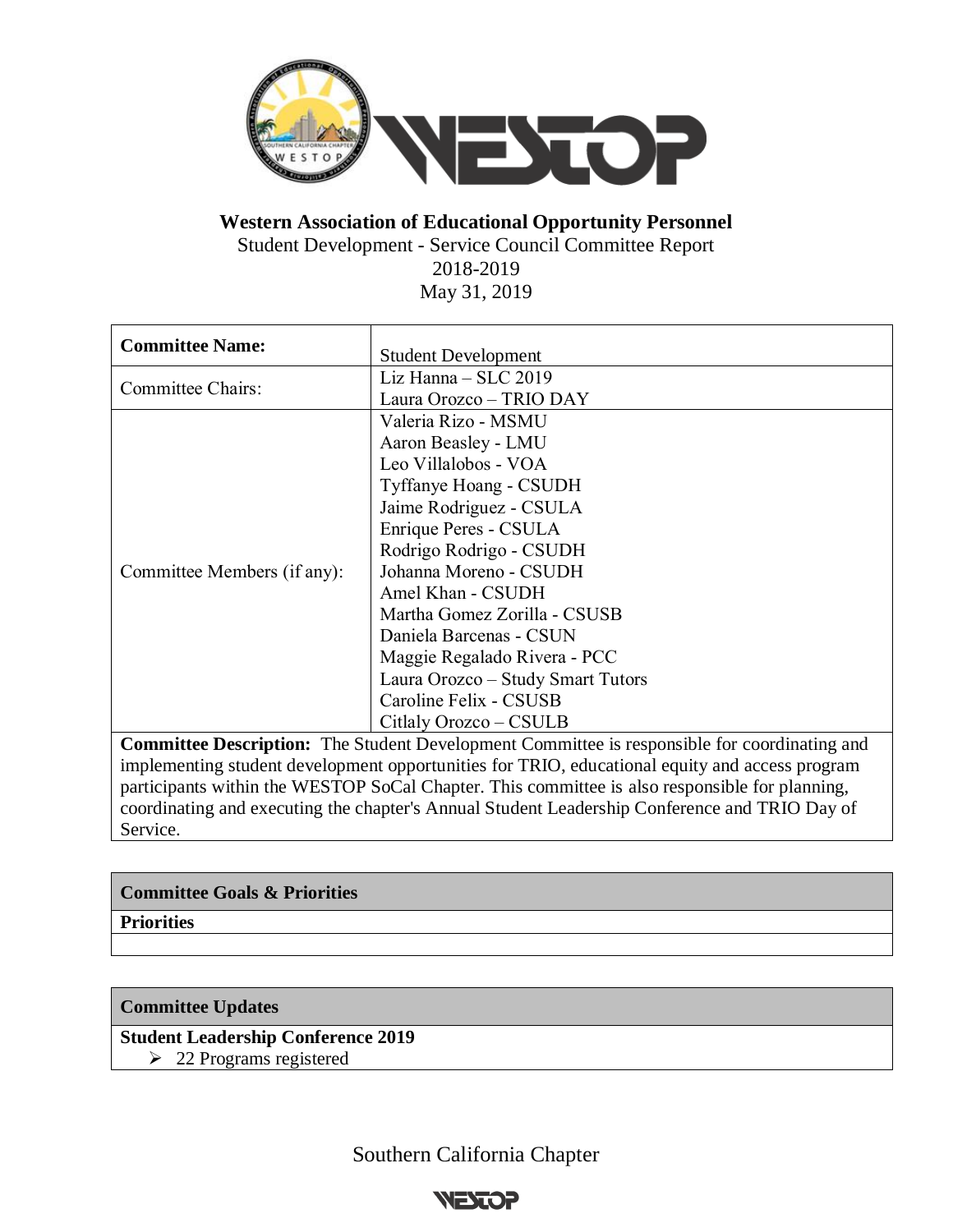

- $\geq 415$  Students registered & 18 Chaperones
- ➢ 22 Workshop Presenters

#### **Budget**

- ➢ Program total **expenses:** \$13,190.
- ➢ Program total **revenue:** \$16,600.
- ➢ Ending Balance: \$3,409.21

# **Demographics of attendees:**

- ➢ 74.45% Female, 25.6 Male
- $\geq 66.7\%$  Latino / Hispanic
- $\geq 11.5\%$  Asian / Pacific Islander
- ➢ 9% African American / Black
- ➢ 7.7% Mixed Heritage
- $\geq$  2.2% Caucasian

# **Overall Evaluation Feedback:**

- $\geq 92.3\%$  Strongly agreed that Kevin Bracy was inspiring, engaging and empowering
- ➢ 74.7% **Stongly Agreed** that the SLC was organized and they enjoyed it, 23.1% **Agreed**
- ➢ 57.7% said it was their first time at CSU Dominguez Hills

#### **SLC 2020**

- $\triangleright$  Date: April 2020
- ➢ Location: CSU Northridge (CSUN)
- ➢ Chair, Daniela Barcenas, CSUN

# **TRIO Day 2019**

- $\triangleright$  Saturday, February 23rd
- $\geq 12$  programs registered; only 10 participated
	- o 200 participants
- $\geq 2019$  Partners:
	- o Los Angeles Regional Food Bank, Feeding San Diego, Helping Hands Pantry
		- LA Regional Food Bank
			- Mount San Antonio College UB, CSUDH ETS and SSS, VOALA UB and TS, Azusa Pacific University SSS
		- Feeding San Diego
			- UCSD SSS
		- **Helping Hands Pantry** 
			- NORCO College UB, CSUSB UB, Victor Valley College UB

# **TRIO Day 2020**

- ➢ Saturday, February 29th
- $\geq 2020$  Partners:
	- o Los Angeles Regional Food Bank, San Diego Food Bank, Helping Hands Pantry
- ➢ \$20/participant and chaperones receive free registration
- Interested in a great professional development experience? Join the 2020 SLC Planning Team!

Southern California Chapter